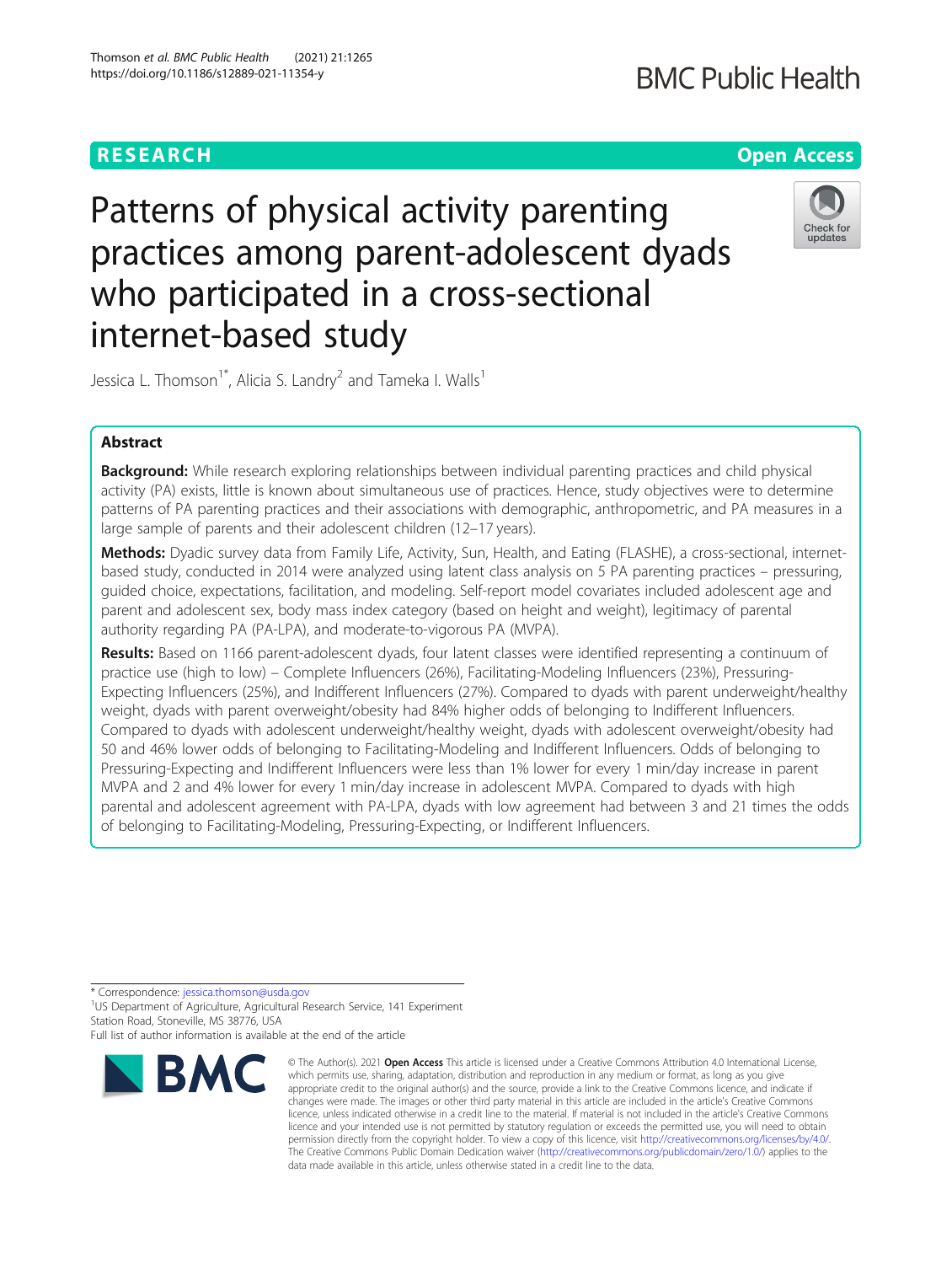**Conclusions:** Findings suggest that parents utilize distinct patterns of PA practices ranging from use of many, use of some, to low use of any practice and these patterns are differentially associated with parent and adolescent PA. When planning PA interventions, a counseling or intervening approach with parents to use combinations of practices, like facilitation and modeling, to positively influence their adolescents' and possibly their own participation in PA may prove more efficacious than parental pressuring or lack of practice use.

Keywords: Parenting practices, Physical activity, Latent class analysis, Legitimacy of parental authority, Dyad, Adolescent, FLASHE

#### Background

Being physically active is essential for maintaining and improving health, with benefits including normal growth and development, better mental functioning and sleep quality, and reduced risk for several chronic diseases and cancers [\[1](#page-9-0)]. Physical activity (PA) is important in childhood and adolescence because they are critical periods for developing movement skills, learning healthy habits, and establishing a foundation for lifelong health and well-being [[1\]](#page-9-0). Yet evidence indicates that PA levels are insufficient in United States (US) adolescents 12–19 years of age with just 45% meeting the recommendation to engage in PA at least 1 h per day [[2\]](#page-9-0). Thus, efforts are needed to increase PA levels of US adolescents to reduce their risk for chronic diseases and thus positively impact the nation's health.

Parents can influence their children's PA behaviors through the practices they use to support, encourage, and promote engagement in PA [[3\]](#page-9-0). Parenting practices are the content and context specific childrearing approaches parents use to bring about behavioral outcomes in their children including participation in PA [[4\]](#page-9-0). While systematic reviews have identified parenting practices, such as encouragement, support, and modeling, that are associated with child PA, findings across studies are inconsistent [[3](#page-9-0), [5](#page-9-0), [6](#page-9-0)]. Lack of accordance in identifying dimensions of and operationalizing PA parenting practices may be partly to blame for inconclusive findings [[4\]](#page-9-0). To address these issues, Mâsse and colleagues proposed a content map that includes three overarching, higher order PA parenting practice domains – neglect/control, autonomy support, and structure [\[4](#page-9-0)]. Neglect/control includes practices that are permissive (neglecting to plan child participation in PA) and pressuring (forcing child to participate in PA without consideration of child's interest). Autonomy support includes encouragement, guided choice, involvement, and praise/ reward practices that are intended to support child participation in PA. Structure practices include coparticipation, expectations, facilitation, modeling, monitoring, and restriction for safety/academic concerns and are designed to structure the child's physical and social environments to promote participation in PA. Autonomy support and structure practices are generally

associated with positive PA outcomes in children [[6](#page-9-0), [7](#page-9-0)], while neglect/control practices are associated with negative outcomes [[7\]](#page-9-0).

Inconsistencies in research findings also may be partly due to studying individual relationships between parenting practices and children's PA. That is, practices are often examined independently for associations with specific child outcomes of interest, like PA. Parenting practices often are not used in isolation with the use of some practices influencing the need for others [[8\]](#page-9-0). For example, facilitating children's PA by enrolling them in sports may influence parental involvement, such as watching their children play sports. Studies designed to determine which PA parenting practices are used in combination are lacking in the literature.

Research assessing relationships between use of PA parenting practices and parent and child characteristics, such as sex and body weight, is important because parenting practices may be influenced by their child's phenotype as well as parent's concerns and perceptions of the child's risk for developing a particular problem (e.g., obesity) [\[3](#page-9-0)]. This concept is known as domainspecific parenting and may be associated with adolescent adjustment and adolescents' experiences with their parents [[9\]](#page-9-0). In one study designed to examine associations among parenting style, parenting practices, and child PA, maternal logistic support was associated with higher levels of PA among girls while paternal logistic support was associated with higher levels of PA among boys [\[10](#page-9-0)]. In another study designed to examine maternal and paternal correlates of child adiposity, an inverse association was found between paternal reinforcement and child PA; mothers reported higher use of limit setting and monitoring while fathers reported higher use of control [[11\]](#page-9-0). However, a systematic review found limited evidence for associations between parental and child weight status and use of specific parenting practices [[3](#page-9-0)]; hence results are inconsistent. For public health professionals to develop interventions promoting effective parenting practices that positively impact child PA, identifying which PA parenting practices are used in combination and which patterns are associated with increased PA, as well as exploring associations with parent and child characteristics is essential.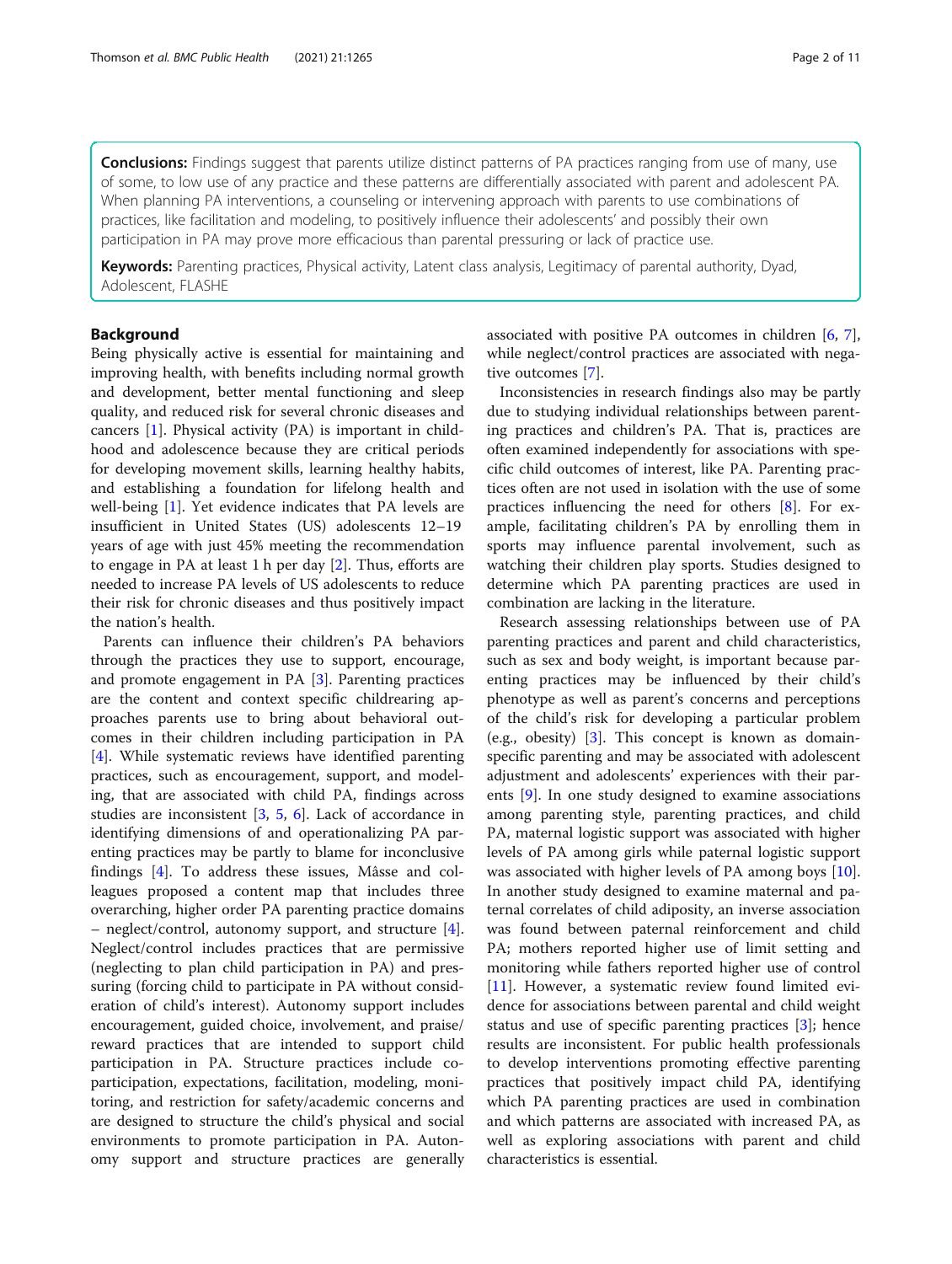Most research has focused on specific PA parenting practices with less attention given to children's willingness to comply with those practices. The choice to obey or not obey their parents' behavioral rules is partially dictated by whether children believe their parents have the right to set such rules – a concept known as legitimacy of parental authority (LPA) [[12](#page-9-0)]. As children age, they tend to desire more autonomy and less parental control or authority which may affect their behaviors. Domain-specific conceptions of LPA are important because adolescents' domain-specific conceptions of LPA can be related to adolescent adjustment [[9\]](#page-9-0). To date, LPA related to PA parenting practices has not been studied in both children and parents simultaneously.

In this paper, latent class analysis (LCA) was applied to publicly available data from the Family Life, Activity, Sun, Health, and Eating (FLASHE) Study to identify subtypes of parent-adolescent dyads that exhibited similar patterns of PA parenting practices. Because it was believed that relationships among parenting practices differed among individuals, a person-oriented approach (LCA) was used rather than a variable-oriented approach, such as factor analysis that assumes relationships between variables are the same for all individuals. FLAS HE was designed to examine psychosocial, generational (parent-child), and environmental correlates of cancer preventive behaviors from individual and dyadic perspectives [[13](#page-9-0)]. All three domains of PA parenting practices were measured – neglect/control, autonomy support, and structure – and fathers, underrepresented in the PA parenting practice literature [\[11\]](#page-9-0), were purposively included [\[13](#page-9-0)]. A dyadic approach allowed for exploration of interdependence between parent- and adolescent-reported PA parenting practices. Hence, the objectives of this paper addressed three gaps in the literature: 1) determining patterns of PA parenting practices using a dyadic approach (simultaneous inclusion of both parent and child); 2) and person-oriented approach; and 3) investigating associations among patterns and parent and adolescent demographic, anthropometric and PA measures.

#### Methods

#### Sample

The cross-sectional, Internet-based survey, FLASHE, was funded by the National Cancer Institute (NCI) and conducted from April to October 2014 [[13](#page-9-0)]. Using an online consumer opinion panel, eligible parent-adolescent dyads were recruited, and surveys were administered via the web. Eligibility criteria included: at least 18 years of age; at least one adolescent child 12–17 years of age living at least 50% of the time in the household; and agreed to be contacted for study participation. One eligible adolescent was randomly selected from eligible households.

Balanced sampling was used for creating the household sample and the sample is similar to the general United States (US) population for sex, income, age, household size, and region [\[14\]](#page-9-0). In total, 1945 dyads (parent-caregiver and adolescent) were enrolled. Parent and adolescent participants completed three web surveys each. FLASHE was approved by the US Government's Office of Management and Budget, the NCI Special Studies Institutional Review Board, and Westat's Institutional Review Board. Further details on study methods are published elsewhere [\[14\]](#page-9-0).

#### Measures

Five PA parenting practices were measured with one item each and represented the three domains of neglect/ control – pressuring (make exercise/play outside); autonomy support – guided choice (decide together PA amount); and structure – expectations (make sure get enough PA), facilitation (take places for PA), and modeling (physically active when adolescent present). Additionally, the construct legitimacy of parental authority regarding PA (PA-LPA) was measured with one item (okay to make rules about PA). The items were taken or modified from valid, reliable instruments using cognitive testing [[14](#page-9-0)]; source information and full survey wording can be found on the FLASHE website  $[13]$ . Item responses ranged from strongly disagree (1) to strongly agree (5). For analytic purposes, responses were dichotomized as strongly disagree to neither disagree nor agree  $(1-3)$  and agree to strongly agree  $(4-5)$ .

Parent PA was measured using the International Physical Activity Questionnaire (IPAQ)-Short Form [\[15](#page-9-0)]. Raw scores were converted to estimated minutes on 1 day for moderate and vigorous PA. For the purposes of this study, moderate and vigorous PA amounts were averaged to create a single measure of parent PA as minutes/day of moderate-to-vigorous PA (MVPA). The mean of the two measures was used because it was deemed unlikely that parents were performing both reported amounts of moderate and vigorous PA on a single day. Adolescent PA was measured using the selfreported, 15-item Youth Activity Profile (YAP) that measures activity at and out of school and sedentary habits  $[16]$  $[16]$ . At school items capture activity relating to transportation to and from school, and during physical education, lunch, and recess. Out of school items capture activity before school, right after school, during the evening, and in each weekend day (Saturday and Sunday) [\[16](#page-9-0)]. Raw YAP scores were converted to estimated minutes per day of MVPA using a calibration model that was developed using data from a subset of FLASHE adolescents who participated in accelerometry data collection [[17\]](#page-9-0). For the purposes of this study, at school and out of school MVPA were summed and then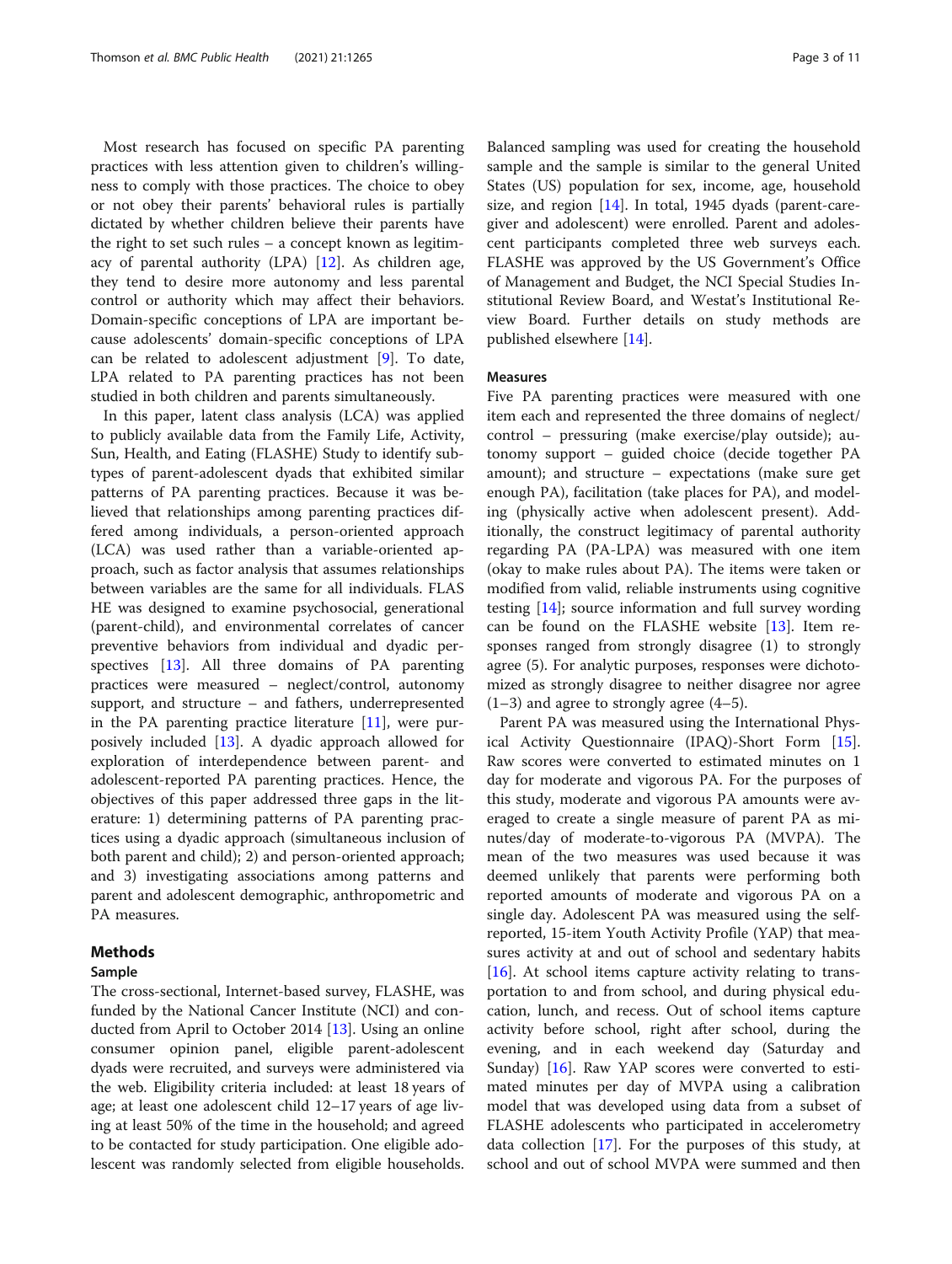averaged with weekend MVPA to create a single measure of adolescent PA as minutes/day of MVPA.

Analytic adolescent age groups represented early adolescence (12–14 years) and middle adolescence (15–17 years) [[18](#page-9-0)]. Race/ethnicity were grouped into four categories – Hispanic, non-Hispanic black or African American only, non-Hispanic white only, and non-Hispanic other (included American Indian or Alaska Native, Asian, and Native Hawaiian or other Pacific Islander). Parental education was classified as less than high school degree, high school degree or General Education Development (GED) certification, some college, and  $\geq$  4-year college degree. Parental marital status was classified as married, divorced/widowed/separated, never married, and member of an unmarried couple. Parental household income was dichotomized as \$0–\$99,999 or ≥ \$100,000 in the public use dataset. Body mass index (BMI), weight (kg) divided by height  $(m^2)$ , was based on parent and adolescent self-reported values. Parental BMI was classified as underweight < 18.5, healthy weight  $\ge$ 18.5 and < 25, overweight  $\geq 25$  and < 30, and obesity  $\geq 30$ . Adolescent BMI was classified based on Centers for Disease Control and Prevention's sex-specific 2000 BMIfor-age growth charts as underweight  $\lt 5$ th percentile, healthy weight ≥ 5th percentile and < 85th percentile, overweight ≥85th percentile and < 95th percentile, and obesity ≥95th percentile. Body weight categories were collapsed to underweight/healthy weight and overweight/obesity for analytic purposes and ease of interpretability.

#### Statistical analyses

SAS® software, version 9.4 (SAS Institute, Inc., Cary, NC) was used to conduct statistical analyses. Statistical significance was set at the nominal level of 0.05. Dyads were included in the analyses if both parent and adolescent reported PA measures. Of the 1945 enrolled parent-adolescent dyads, 1166 (60%) were included in the present analyses and the parent-adolescent dyad identifier was used for dyadic analysis. Descriptive statistics were used to summarize participant characteristics, PA measures, parenting practices, and PA-LPA. Although PA survey weights are provided, they were not used because variance estimation for weighted quota samples remains a challenging issue for the field of survey research [\[19](#page-9-0)]. Chi square tests were used to compare the analytic and excluded dyads on demographic and anthropometric characteristics. Spearman rank correlation coefficients  $(r<sub>s</sub>)$  were used to determine relationships among PA parenting practices because variables were measured on an ordinal scale. Cohen's weighted kappa coefficients (κ) were used to determine agreement between parent and adolescent-reported parenting practices and PA-LPA. To assess correlation coefficients'

strength, Cohen's recommendations of weak < 0.30, moderate =  $0.30-0.49$ , and strong ≥0.50 were used [\[20](#page-9-0)]. To assess agreement coefficients' strength, Cohen's recommendations of none  $\leq 0$ , slight = 0.01–0.20, fair = 0.21–0.40, moderate = 0.41–0.60, substantial = 0.61–0.80, and almost perfect =  $0.81-1.00$  were used [\[21](#page-9-0)].

Groups of parent-adolescent dyads with similar patterns of PA parenting practices were identified using PROC LCA [[22\]](#page-9-0) and 10 indicators (five parent- and five adolescent-reported PA parenting practices). LCA was conducted in steps [[23\]](#page-9-0) using one through six class solutions. Information criteria, entropy, and latent class interpretability were used to select the appropriate class solution. In general, lower information criteria values indicate better model fit. Entropy represents model selection certainty with values near one indicating high certainty. For interpretability, classes need to be clearly distinguishable from one another based on itemresponse probabilities. Item-response probabilities are the probability of reported agreement with a parenting practice based on latent class membership. Fullinformation maximum likelihood estimation was used to handle missing data on parenting practice indicators. Posterior probabilities were generated by re-fitting the selected latent class model with adolescent age group (12–14 and 15–17 years) and parent and adolescent sex, BMI category, MVPA (minutes/day), and PA-LPA included as covariates. The inclusion of covariates resulted in a set of regression coefficients that represented the increase in odds of belonging to a class relative to a reference class and corresponding to each covariate attribute. Assigning dyads to the to the class for which they had the highest posterior probability of membership was performed using maximum-probability assignment which permitted descriptive (not inferential) class comparisons.

#### Results

Demographic and anthropometric comparisons between analytic and excluded dyads (those missing PA data) revealed that significantly more parents were female (75% vs. 66%), non-Hispanic white (70% vs. 58%), and married (73% vs. 61%) in the analytic sample while more parents where male (34% vs. 25%), non-Hispanic black/African American (29% vs. 17%), divorced/widowed/separated (18% vs. 12%), and never married (16% vs. 9%) in the excluded sample. Additionally, more adolescents were non-Hispanic white (64%vs. 51%) and had healthy weight (69% vs. 58%) in the analytic sample while more adolescents were non-Hispanic black/African American (30% vs. 16%) and had overweight (29% vs. 15%) in the excluded sample. Characteristics of the parentadolescent dyads in the analytic sample are presented in Table [1.](#page-4-0) The majority of parents were between 35 and 59 years of age (87%), female (73%), non-Hispanic white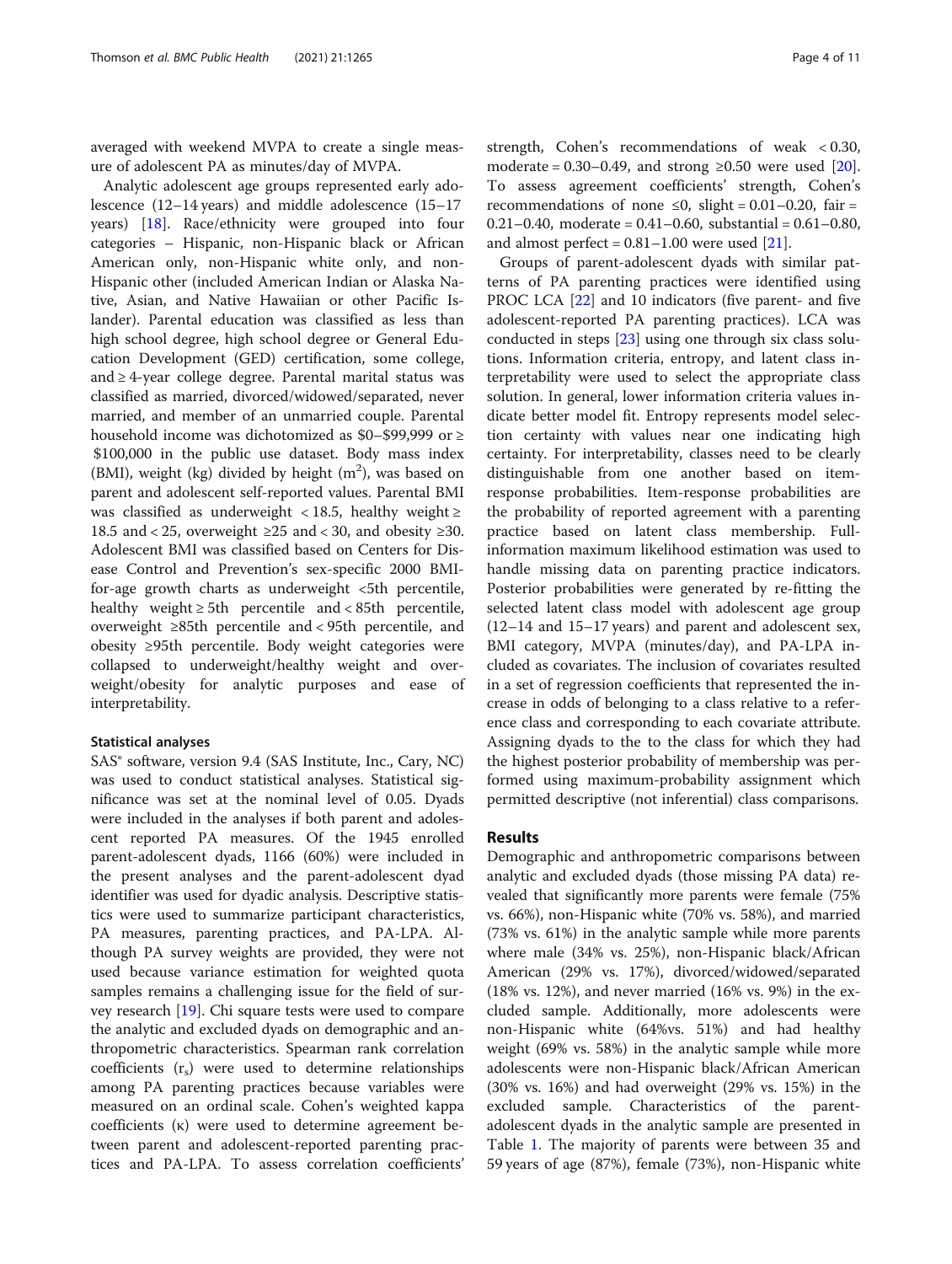<span id="page-4-0"></span>**Table 1** Parent and adolescent characteristics and measures ( $N = 1166$  dyads)

| Parent                                                                                        | n       | $\%$   | Adolescent                         | n       | $\%$ |
|-----------------------------------------------------------------------------------------------|---------|--------|------------------------------------|---------|------|
| Age (years)                                                                                   |         |        | Age (years)                        |         |      |
| $18 - 34$                                                                                     | 123     | 10.6   | 12                                 | 141     | 12.1 |
| $35 - 44$                                                                                     | 491     | 42.3   | 13                                 | 246     | 21.1 |
| $45 - 59$                                                                                     | 517     | 44.5   | 14                                 | 191     | 16.4 |
| $60+$                                                                                         | 31      | 2.7    | 15                                 | 207     | 17.8 |
|                                                                                               |         |        | 16                                 | 246     | 21.1 |
|                                                                                               |         |        | 17                                 | 135     | 11.6 |
| Sex                                                                                           |         |        | Sex                                |         |      |
| Male                                                                                          | 310     | 26.7   | Male                               | 563     | 48.5 |
| Female                                                                                        | 851     | 73.3   | Female                             | 599     | 51.5 |
| Race/ethnicity                                                                                |         |        | Race/Ethnicity                     |         |      |
| Hispanic                                                                                      | 87      | 7.5    | Hispanic                           | 112     | 9.7  |
| NH black/African American                                                                     | 179     | 15.5   | NH black/African American          | 176     | 15.3 |
| NH white                                                                                      | 818     | 70.9   | NH white                           | 755     | 65.5 |
| NH other <sup>a</sup>                                                                         | 69      | 6.0    | NH other <sup>a</sup>              | 109     | 9.5  |
| Education level                                                                               |         |        | School Type                        |         |      |
| <high school<="" td=""><td>11</td><td>0.9</td><td>Public</td><td>994</td><td>85.3</td></high> | 11      | 0.9    | Public                             | 994     | 85.3 |
| High school/GED                                                                               | 178     | 15.4   | Private                            | 88      | 7.6  |
| Some college                                                                                  | 388     | 33.5   | Home                               | 61      | 5.2  |
| ≥4-year college degree                                                                        | 581     | 50.2   | Other                              | 22      | 1.9  |
| Marital status                                                                                |         |        |                                    |         |      |
| Married                                                                                       | 858     | 74.5   |                                    |         |      |
| Divorced/widowed/separated                                                                    | 131     | 11.4   |                                    |         |      |
| Never married                                                                                 | 100     | 8.7    |                                    |         |      |
| Unmarried couple                                                                              | 63      | 5.5    |                                    |         |      |
| Household income                                                                              |         |        |                                    |         |      |
| \$0-\$99.999                                                                                  | 873     | 76.0   |                                    |         |      |
| $$100,00+$                                                                                    | 275     | 24.0   |                                    |         |      |
| <b>BMI</b> b                                                                                  |         |        | BMI percentileb                    |         |      |
| Underweight (< 18.5)                                                                          | 14      | 1.2    | Underweight (<5th)                 | 47      | 4.1  |
| Healthy weight ( $\geq$ 18.5 and < 25)                                                        | 474     | 41.3   | Healthy weight (≥5th and < 85th)   | 799     | 70.3 |
| Overweight $(225$ and < 30)                                                                   | 354     | 30.8   | Overweight (≥85th and < 95th)      | 166     | 14.6 |
| Obesity $(230)$                                                                               | 307     | 26.7   | Obese (≤95th)                      | 125     | 11.0 |
|                                                                                               | Mean    | SD     |                                    | Mean    | SD   |
| MVPA (minutes/day)                                                                            | 84      | $81\,$ | MVPA (minutes/day)                 | 110     | 19   |
| PA parenting practice <sup>c</sup>                                                            |         |        | PA parenting practice <sup>c</sup> |         |      |
| NC: pressuring                                                                                | 3.1     | 1.29   | NC: pressuring                     | $3.0\,$ | 1.33 |
| AS: guided choice                                                                             | 2.9     | 1.22   | AS: guided choice                  | 2.8     | 1.29 |
| S: expectations                                                                               | 3.3     | 1.34   | S: expectations                    | $3.0\,$ | 1.33 |
| S: facilitation                                                                               | $3.8\,$ | 1.09   | S: facilitation                    | 3.8     | 1.15 |
| S: modeling                                                                                   | 3.6     | 1.05   | S: modeling                        | 3.3     | 1.21 |
| $PA-LPAc$                                                                                     | $3.8\,$ | 0.99   | $PA-LPAc$                          | 3.4     | 1.17 |

NH non-Hispanic, GED General Education Development, BMI body mass index, SD standard deviation, MVPA moderate-to-vigorous physical activity, PA physical activity, NC neglect/control, AS autonomy support, S structure, LPA legitimacy of parental authority<br><sup>a</sup> Included American Indian or Alaska Native, Asian, and Native Hawaiian or other Pacific Islander

<sup>b</sup> Based on self-reported height and weight<br><sup>c</sup> Scale range is 1 (strongly disagree) to 5 (strongly agree)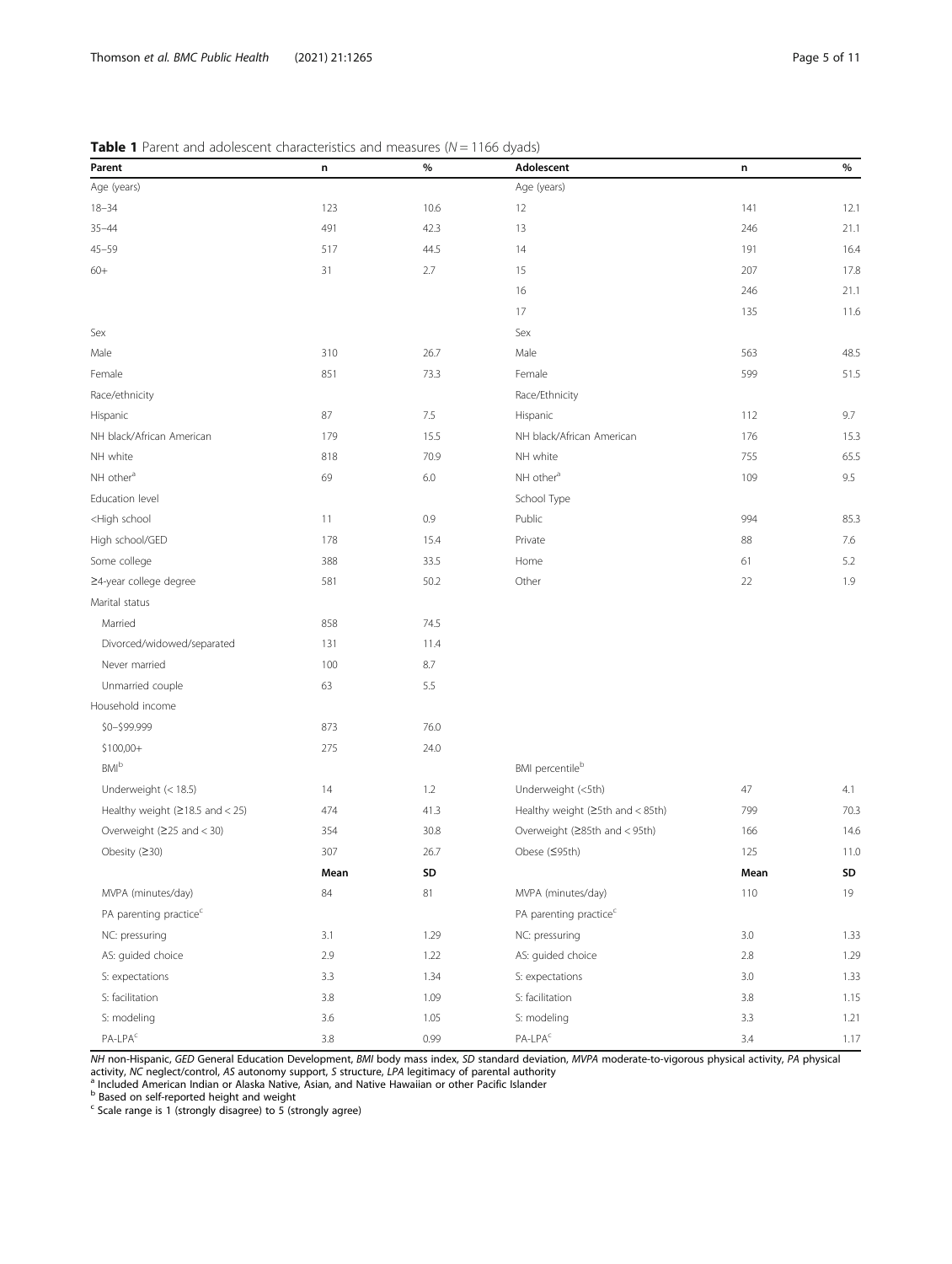(71%), married (75%), and had overweight/obesity (58%). The majority of adolescents were female (52%), non-Hispanic white (66%), and had healthy weight (70%). Mean parent and adolescent MVPA were 84 and 110 min/day, respectively. Mean parent-reported parenting practices and PA-LPA values were generally higher than adolescent-reported values.

Correlations among PA parenting practices are presented in Table 2. For parent-reported practices, correlations ranged from weak  $(r_s = 0.24$  between expectations and facilitation) to strong  $(r_s = 0.59)$  between pressuring and guided choice). For adolescent-reported practices, correlations ranged from moderate  $(r_s = 0.31)$  between expectations and facilitation) to strong  $(r_s = 0.59)$  between pressuring and expectations). Agreement between parent- and adolescent-reported practices ranged from fair ( $\kappa$  = 0.36 for expectations) to moderate ( $\kappa$  = 0.46 for pressuring). Agreement between parent- and adolescentreported PA-LPA was fair ( $\kappa = 0.25$ ,  $p < 0.001$ ).

#### Latent class analysis

Model fit statistics supported a four-class model (Table 3). Classes were interpreted and labeled based on item response probabilities (Fig. [1](#page-6-0)). Class 1, labeled Complete Influencers, represented 26% of the dyads and

|                                       |  | <b>Table 2</b> Correlations among and agreement between |  |
|---------------------------------------|--|---------------------------------------------------------|--|
| physical activity parenting practices |  |                                                         |  |

| <b>Parenting Practice</b>                  | <b>NC: PR</b> | AS: GC | S: EX | S: FA | S: MO |
|--------------------------------------------|---------------|--------|-------|-------|-------|
| Parent-reported <sup>a</sup>               |               |        |       |       |       |
| NC: pressuring                             | 1.00          | 0.59   | 0.52  | 0.39  | 0.44  |
| AS: guided choice                          |               | 1.00   | 0.47  | 0.44  | 0.46  |
| S: expectations                            |               |        | 1.00  | 0.24  | 0.34  |
| S: facilitation                            |               |        |       | 1.00  | 0.45  |
| S: modeling                                |               |        |       |       | 1.00  |
| Adolescent-reported <sup>a</sup>           |               |        |       |       |       |
| NC: pressuring                             | 1.00          | 0.58   | 0.59  | 0.39  | 0.43  |
| AS: guided choice                          |               | 1.00   | 0.51  | 0.47  | 0.51  |
| S: expectations                            |               |        | 1.00  | 0.31  | 0.33  |
| S: facilitation                            |               |        |       | 1.00  | 0.49  |
| S: modeling                                |               |        |       |       | 1.00  |
| Between parent and adolescent <sup>b</sup> |               |        |       |       |       |
| NC: pressuring                             | 0.46          |        |       |       |       |
| AS: guided choice                          |               | 0.42   |       |       |       |
| S: expectations                            |               |        | 0.36  |       |       |
| S: facilitation                            |               |        |       | 0.41  |       |
| S: modeling                                |               |        |       |       | 0.37  |

NC neglect/control, PR pressuring, AS autonomy support, GC guided choice, S

structure, *EX* expectations, FA facilitation, MO modeling<br><sup>a</sup> Spearman rank correlation coefficients; all correlations significant at  $p < 0.001$ <br><sup>b</sup> Weighted Kappa coefficients; all agreements significant at  $p < 0.001$ 

members were characterized by high probabilities for all parent- and adolescent-reported PA parenting practices. Class 2, labeled Facilitating-Modeling Influencers, represented 23% of the dyads and members were characterized by low probabilities for parent-reported pressuring, guided choices, and expectations; low probabilities for adolescent-reported pressuring and expectations; and high probabilities for adolescent-reported facilitation and modeling. Class 3, labeled Pressuring-Expecting Influencers, represented 25% of the dyads and members were characterized by high probabilities for parentreported pressuring and expectations and low probabilities for adolescent-reported guided choice, facilitation, and modeling. Class 4, labeled Indifferent Influencers, represented 27% of the dyads and members were characterized by low probabilities for all parent- and adolescent-reported PA parenting practices.

Odds ratios and corresponding 95% confidence intervals for covariate effects are presented in Table [4](#page-6-0). Significant effects were found for adolescent age group and parent and adolescent BMI category, MVPA, and PA-LPA. For all comparisons, the reference class was Complete Influencers (i.e., odds of belonging to specific class as compared to odds of belonging to Complete Influencers). For adolescent age group, none of the confidence intervals were significant for comparisons to Complete Influencers, suggesting that differences were present between at least two of the other three classes. Compared to dyads with parent underweight/healthy weight, dyads with parent overweight/obesity had 84% higher odds of belonging to Indifferent Influencers. Compared to dyads with adolescent underweight/healthy weight, dyads with adolescent overweight/obesity had 50 and 46% lower odds of belonging to Facilitating-Modeling and Indifferent Influencers, respectively. The odds of belonging to Pressuring-Expecting and Indifferent Influencers were less than 1% lower for every 1 min/ day increase in parent MVPA and 2 and 4% lower for

Table 3 Fit statistics for latent class models of parent- and adolescent-reported physical activity parenting practices

| Number of Classes $G^2$ AIC BIC CAIC aBIC Entropy <sup>a</sup> |      |  |                               |  |
|----------------------------------------------------------------|------|--|-------------------------------|--|
| $\mathbf{1}$                                                   |      |  | 3649 3669 3720 3730 3688 1.00 |  |
| 2                                                              | 1533 |  | 1575 1682 1703 1615 0.84      |  |
| 3                                                              |      |  | 1292 1356 1518 1550 1416 0.72 |  |
| 4                                                              | 1084 |  | 1170 1387 1430 1251 0.73      |  |
| 5 <sup>b</sup>                                                 | 991  |  | 1099 1373 1427 1201 0.75      |  |
| $6^{\rm b}$                                                    | 904  |  | 1034 1363 1427 1156 0.74      |  |

Akaike Information Criteria; BIC Bayesian Information Criteria, CAIC Consistent Akaike Information Criteria, aBIC adjusted BIC<br><sup>a</sup> Refers to certainty of model classification; values near 1 indicate

high certainty

 $b$  Two classes were not clearly distinguishable from one another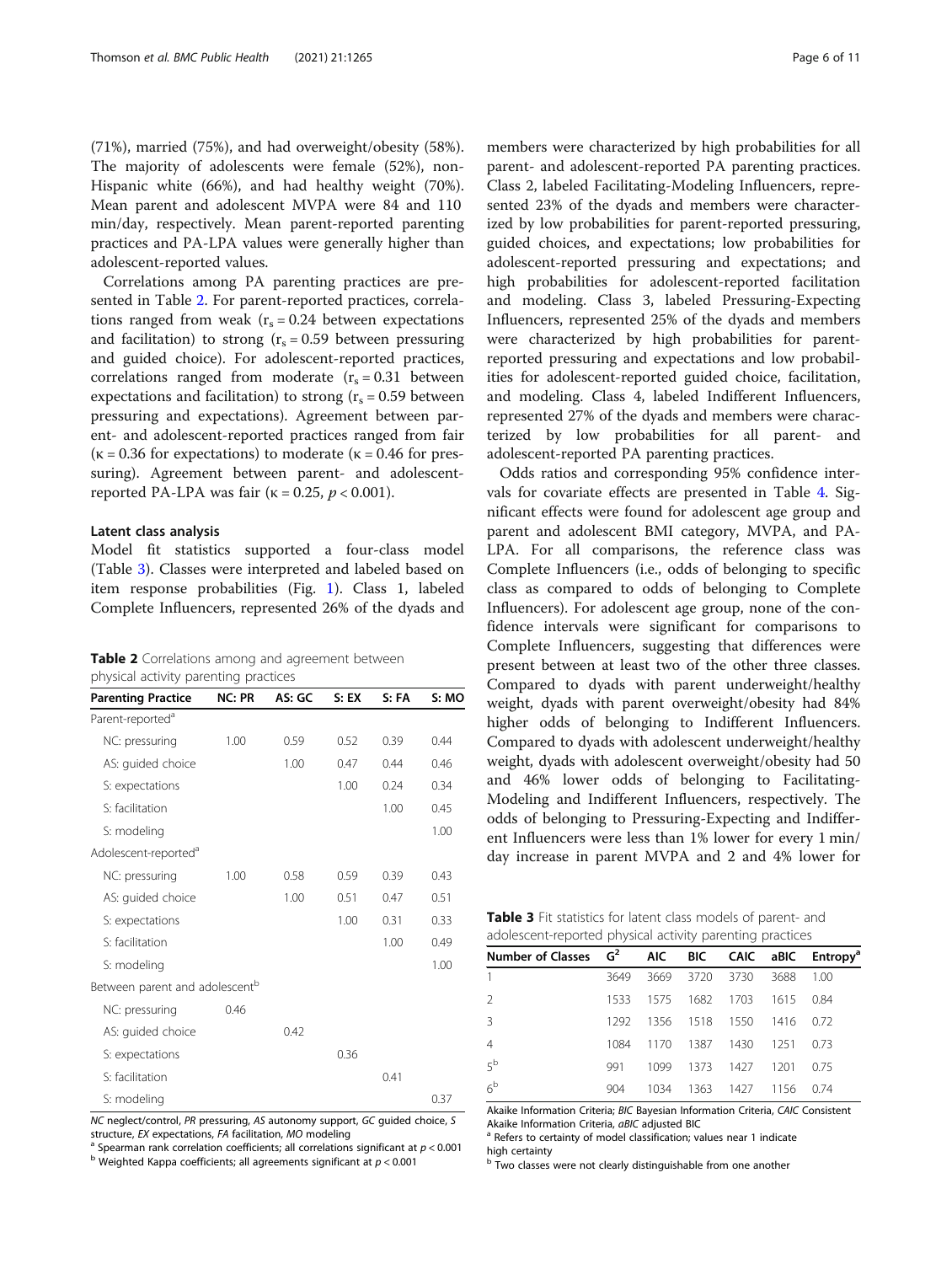

<span id="page-6-0"></span>

every 1 min/day increase in adolescent MVPA, respectively. Compared to dyads with high parental agreement with PA-LPA, dyads with low agreement had 11.1, 2.6, and 19.0 times the odds of belonging to Facilitating-Modeling, Pressuring-Expecting, and Indifferent Influencers, respectively. Compared to dyads with high adolescent agreement with PA-LPA, dyads with low agreement had 5.1, 15.5, and 21.2 times the odds of belonging to Facilitating-Modeling, Pressuring-Expecting, and Indifferent Influencers, respectively.

| Characteristic                          | <b>Facilitating-Modeling Influencers</b> |        |       | <b>Pressuring-Expecting Influencers</b> |        |       | Indifferent Influencers |        |       | P       |
|-----------------------------------------|------------------------------------------|--------|-------|-----------------------------------------|--------|-------|-------------------------|--------|-------|---------|
|                                         | ΟR                                       | 95% CI |       | <b>OR</b>                               | 95% CI |       | ΟR                      | 95% CI |       |         |
| Adolescent age group (Y:O)              | 0.57                                     | 0.31   | 1.03  | 1.89                                    | 0.98   | 3.65  | .04                     | 0.54   | 2.00  | 0.005   |
| Parent BMI (OwOb:UwHw) <sup>D</sup>     | 0.95                                     | 0.61   | 1.49  | 1.45                                    | 0.89   | 2.35  | 1.84                    | 1.11   | 3.05  | 0.031   |
| Adolescent BMI (OwOb:UwHw) <sup>c</sup> | 0.50                                     | 0.28   | 0.89  | 1.28                                    | 0.75   | 2.17  | 0.54                    | 0.30   | 0.97  | 0.002   |
| Parent MVPA (minutes/day)               | 1.00                                     | 1.00   | 1.00  | 1.00                                    | 0.99   | 1.00  | 1.00                    | 0.99   | 1.00  | 0.031   |
| Adolescent MVPA (minutes/day)           | 0.99                                     | 0.98   | 1.01  | 0.98                                    | 0.96   | 0.99  | 0.96                    | 0.95   | 0.98  | < 0.001 |
| Parent PA-LPA (low:high)                | 11.13                                    | 5.93   | 20.87 | 2.62                                    | 1.22   | 5.60  | 19.01                   | 9.83   | 36.76 | < 0.001 |
| Adolescent PA-LPA (low:high)            | 5.09                                     | 2.76   | 9.37  | 15.49                                   | 8.48   | 28.28 | 21.24                   | 11.35  | 39.75 | < 0.001 |

| Table 4 Odds ratios and 95% confidence intervals for parent and adolescent characteristics by latent class membership <sup>8</sup> |  |  |  |
|------------------------------------------------------------------------------------------------------------------------------------|--|--|--|
|------------------------------------------------------------------------------------------------------------------------------------|--|--|--|

OR odds ratio, CI confidence interval, Y younger (12-14 years), O older (15-17 years), BMI body mass index, OwOb overweight/obesity, UwHw underweight/healthy weight, MVPA moderate-to-vigorous physical activity, PA-LPA legitimacy of parental authority regarding physical activity

Bolded values indicate significant odds ratios; parent and adolescent sex were not significant effects

<sup>a</sup>Reflects associations between latent class membership and dyad characteristic; Complete Influencers is reference class; second characteristic in pair is reference characteristic (e.g., younger adolescents compared to older adolescents)<br><sup>b</sup> OwOb defined as BMI≥25 kg/m<sup>2</sup>; UwHw defined as BMI < 25 kg/m<sup>2</sup>

 $\textdegree$  OwOb defined as BMI  $\geq$  85th percentile; UwHw defined as BMI < 85 percentile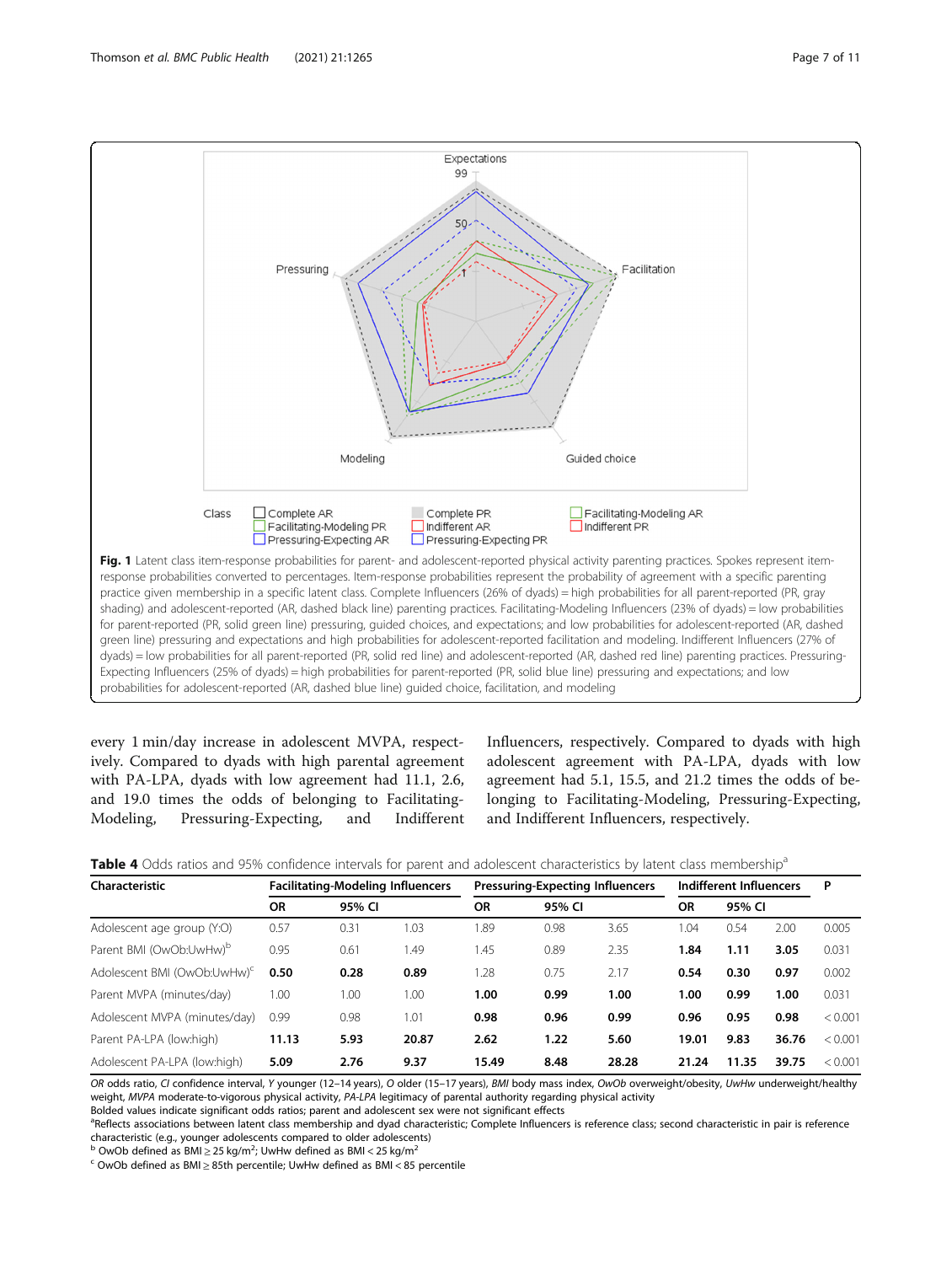Parent and adolescent characteristics of the four latent classes using maximum-probability assignment are presented in Table 5. Proportionally, more early adolescent dyads were in the Complete and Pressuring-Expecting Influencers as compared to the Facilitating-Modeling and Indifferent Influencers. Facilitating-Modeling Influencers had the lowest proportions of dyads with both parent and adolescent overweight/obesity. Complete Influencers had the lowest proportions of dyads with both low parent and low adolescent agreement with PA-LPA as well as the highest mean amounts of MVPA for both parents and adolescents.

### **Discussion**

The purpose of this study was to determine patterns of parent- and adolescent-reported PA parenting practices and to investigate their associations with demographic, anthropometric, and PA measures. A continuum of four patterns emerged representing parents and adolescents who reported use of all 5 PA parenting practices (Complete Influencers), use of some of the practices (Facilitating-Modeling and Pressuring-Expecting Influencers), and low use of the practices (Indifferent Influencers). Significant associations among the four patterns and adolescent age, parent and adolescent BMI category and MVPA, as well as parent and adolescent agreement with PA-LPA were observed.

While it is somewhat difficult to compare the present study's results to those in the literature due to the unique application of LCA which considers parenting practices in combination rather than separately, notable similarities were found. In an integrative review of PA parenting practices covering the period from 1998 to 2017, parental role modeling of PA and logistic support (facilitation) were found to have the greatest promise for positively influencing children's PA [\[6](#page-9-0)]. Results from two subsequent studies conducted with adolescents with overweight/obesity also indicated that parental modeling of PA was associated with higher levels of adolescents' self-reported MVPA [\[24](#page-9-0)] and tangible home support (facilitation) for PA was associated with higher levels of objectively measured light PA [[25\]](#page-9-0). The present study's results support these findings as facilitation and modeling were two practices reported as being used by parents in the Complete and Facilitating-Modeling Influencers, classes with higher parent and adolescent MVPA.

Interestingly, while Complete Influencers had the highest amounts of adolescent MVPA, Facilitating-Modeling and Indifferent Influencers had the lowest percentages of adolescents with overweight/obesity. Although these results appear somewhat contradictory, it is possible that parents in the Complete Influencers class were more aware of their adolescents' health behaviors, as evidenced by their use of all PA practices, and this awareness extends to their adolescents' weight status. Hence, parents of adolescents with overweight/obesity may use multiple practices to increase their adolescents' PA whereas parents of adolescents with underweight/ healthy weight are less concerned about and thus do not attempt to influence their adolescents' PA. Another possibility is that parents of adolescents with overweight/ obesity are more likely to use neglect/control practices,

| Characteristic                     | Complete<br><b>Influencers</b> |       | <b>Facilitating-Modeling</b><br><b>Influencers</b> |      | <b>Pressuring-Expecting</b><br><b>Influencers</b> |           | Indifferent<br><b>Influencers</b> |           |
|------------------------------------|--------------------------------|-------|----------------------------------------------------|------|---------------------------------------------------|-----------|-----------------------------------|-----------|
|                                    | n                              | $\%$  | n                                                  | %    | n                                                 | %         | n                                 | $\%$      |
| Adolescent age group (12-14 years) | 177                            | 61.3  | 108                                                | 41.7 | 169                                               | 62.1      | 98                                | 33.8      |
| Adolescent age group (15-17 years) | 112                            | 38.8  | 151                                                | 58.3 | 103                                               | 37.9      | 192                               | 66.2      |
| Parent BMI (OwOb) <sup>a</sup>     | 154                            | 53.3  | 128                                                | 49.4 | 175                                               | 63.3      | 182                               | 62.8      |
| Parent BMI (UwHw) <sup>a</sup>     | 135                            | 46.7  | 131                                                | 50.6 | 97                                                | 36.7      | 108                               | 37.2      |
| Adolescent BMI (OwOb) <sup>b</sup> | 77                             | 26.6  | 40                                                 | 15.4 | 105                                               | 38.6      | 57                                | 19.7      |
| Adolescent BMI (UwHw) <sup>b</sup> | 212                            | 73.4  | 219                                                | 84.6 | 167                                               | 61.4      | 233                               | 80.3      |
| Parent PA-LPA (low)                | 16                             | 5.5   | 125                                                | 48.3 | 51                                                | 18.8      | 196                               | 67.6      |
| Parent PA-LPA (high)               | 273                            | 94.5  | 134                                                | 51.7 | 221                                               | 81.3      | 94                                | 32.4      |
| Adolescent PA-LPA (low)            | 29                             | 10.0  | 113                                                | 43.6 | 184                                               | 67.7      | 230                               | 79.3      |
| Adolescent PA-LPA (high)           | 260                            | 90.0  | 146                                                | 56.4 | 88                                                | 32.4      | 60                                | 20.7      |
|                                    | Mean                           | SD    | Mean                                               | SD   | Mean                                              | <b>SD</b> | Mean                              | <b>SD</b> |
| Parent MVPA (minutes/day)          | 103                            | 111.5 | 86                                                 | 65.0 | 75                                                | 65.1      | 71                                | 65.8      |
| Adolescent MVPA (minutes/day)      | 116                            | 18.0  | 110                                                | 17.2 | 111                                               | 18.8      | 101                               | 19.0      |

Table 5 Parent and adolescent characteristics of latent classes using maximum-probability assignment

BMI body mass index, OwOb overweight/obesity, UwHw underweight/healthy weight, PA-LPA legitimacy of parental authority regarding physical activity, MVPA moderate-to-vigorous physical activity

<sup>a</sup> OwOb defined as  $\text{BMI} \geq 25 \text{ kg/m}^2$ ; UwHw defined as  $\text{BMI} < 25 \text{ kg/m}^2$ 

<sup>b</sup> OwOb defined as BMI ≥ 85th percentile; UwHw defined as BMI < 85 percentile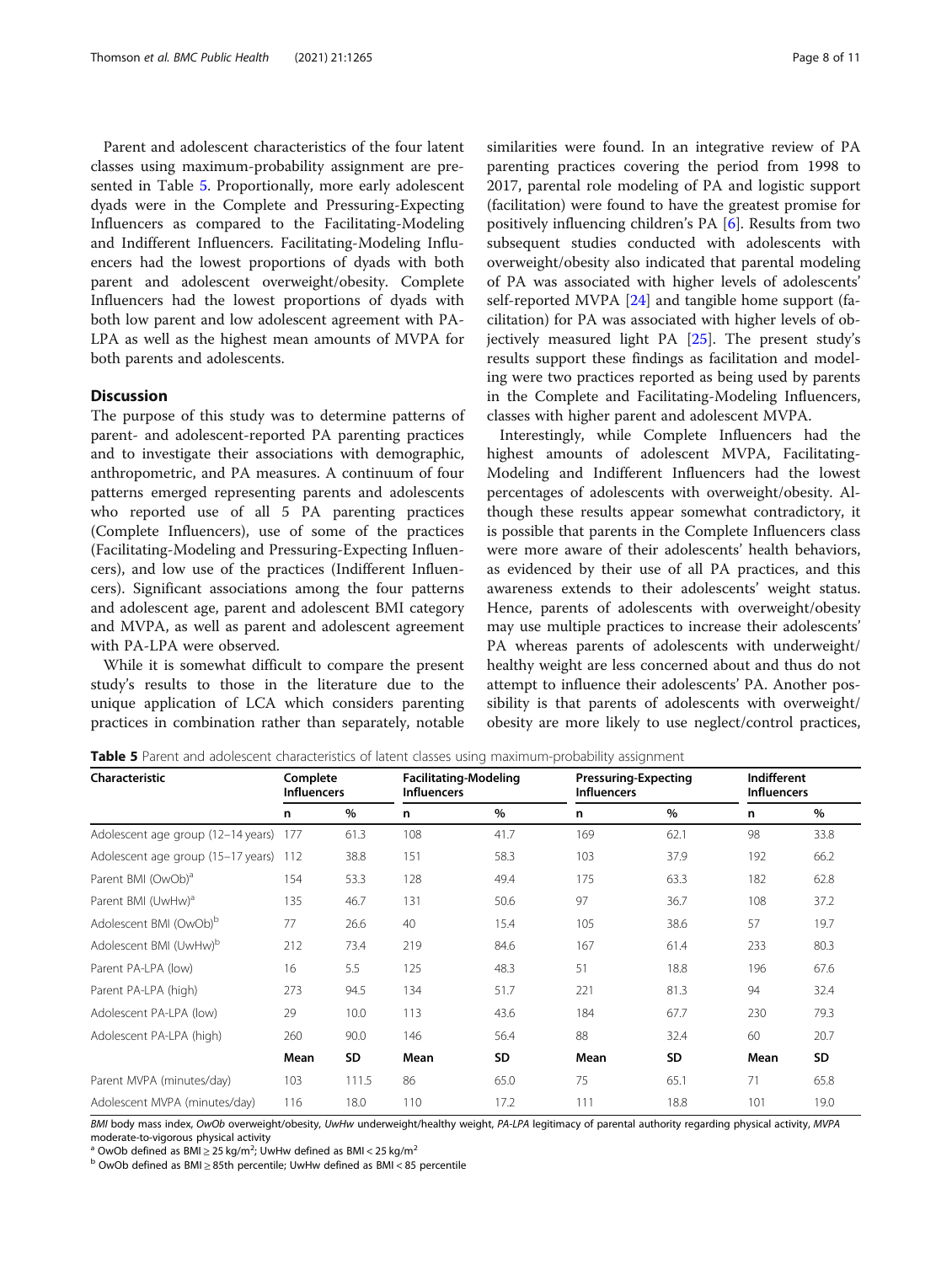such as pressuring, that have adverse effects on child PA and hence might explain the higher percentages of adolescents with overweight/obesity in the Complete and Pressuring-Expecting Influencers classes. In a study assessing domain-specific parenting practices and adolescent behavior and adjustment, parental use of positive practices (e.g., monitoring) was related to positive adolescent adjustment while parental use of negative practices (e.g., neglect) was related to negative adolescent adjustments [\[9\]](#page-9-0). However, the study did not include adolescent PA or PA parenting practices so results may not directly relate to the current study's results. Also, because FLASHE is a cross-sectional study, it is not possible to determine if parents are using PA practices in response to their adolescents' weight status (i.e., domain-specific parenting) or if adolescents' weight status is affected by the PA practices used (or not used) by their parents. Additional research is needed to either confirm or refute these findings as well as assess domain-specific use of PA parenting practices in adolescent children.

Somewhat contrasting the adolescent results, Complete and Facilitating-Modeling Influencers had the highest amounts of parent MVPA and the lowest percentages of parents with overweight/obesity. Results suggest that parents' use of PA practices in combination, particularly structure practices, may positively influence their own PA behavior and weight status. One possible explanation for these results is that parents belonging to these two classes had more positive beliefs and attitudes and/or greater motivation and self-efficacy about their own physical activity, factors that have been associated with higher PA levels in adults [[26](#page-10-0)–[28](#page-10-0)]. However, assessment of these factors was outside the scope of the current study. Clearly, associations between PA parent practices and parent PA behaviors and weight status deserve further study as they have not been previously reported in the literature.

One of the more intriguing findings is the positive association between PA parenting practices and PA-LPA. The likelihood of low agreement with PA-LPA increased as the number of reported practices used decreased across classes for both parents and adolescents. These results suggest that the more PA parenting practices perceived as being used, the more likely parents and their adolescents are to agree that parents have the legitimate authority to set rules about adolescent PA behaviors. Another supporting explanation is that as adolescent children move from childhood to adulthood, they demand, and parents grant them, increasing autonomy [\[29](#page-10-0)]. In the present study, this is evidenced by lower percentages of older adolescents in the Facilitating-Modeling and Indifferent Influencers, classes with the lowest use of parent-reported PA practices. The higher percentage of younger adolescents in the Pressuring-Expecting Influencers, a class with low use of adolescent-reported but not parent-reported PA practices, may reflect conflict between parents and adolescents, particularly given the discordance between parent agreement (high) and adolescent agreement (low) with PA-LPA. More research is needed in this area as few studies addressing PA or other obesity preventive behaviors in children have included constructs like LPA.

Several limitations of this study bear mentioning. All data, including height and weight, were based on selfreport and hence are subject to bias. However, some studies suggest that self-reported height and weight result in low misclassification rates for BMI status in adults and adolescents [\[30](#page-10-0), [31](#page-10-0)]. Dichotomizing measures of parenting practices and PA-LPA limited the ability to examine class differences in scales of agreement. Data are cross-sectional in nature and therefore causal relationships cannot be determined. Although the inclusion of multiple health behaviors is a strength of FLASHE, measuring constructs with single items may not have provided a comprehensive assessment. For example, facilitation involves not only taking children places to be physically active but also practices such as providing children with PA/sports equipment, enrolling children in sports and PA programs, and making PA into a game [[4\]](#page-9-0). However, as is often the case with broad scope surveys, measures need to be brief to reduce participant burden. Although balanced sampling was used for FLAS HE for similarity to the general US population for sex, income, age, household size, and region, demographic and anthropometric differences between the analytic and excluded dyads may limit generalizability of the study results. In particular, the current study's lack of differential findings for parent and adolescent sex may at least partially be due to the higher proportion of male parent dyads missing relevant PA measures.

#### Conclusions

The study findings suggest that parents utilize distinct patterns of practices regarding PA ranging from high use of practices from all three domains (neglect/control, autonomy support, and structure), use of some neglect/ control and/or structure practices, and low use of any practice. The highest and lowest use patterns are associated with the greatest and lowest amounts, respectively, of PA in both parents and adolescents. When planning PA interventions, a counseling or intervening approach with parents to advocate for use of combinations of practices, like facilitation and modeling, to positively influence their adolescents' and possibly their own participation in PA may prove more efficacious than parental pressuring or lack of practice use.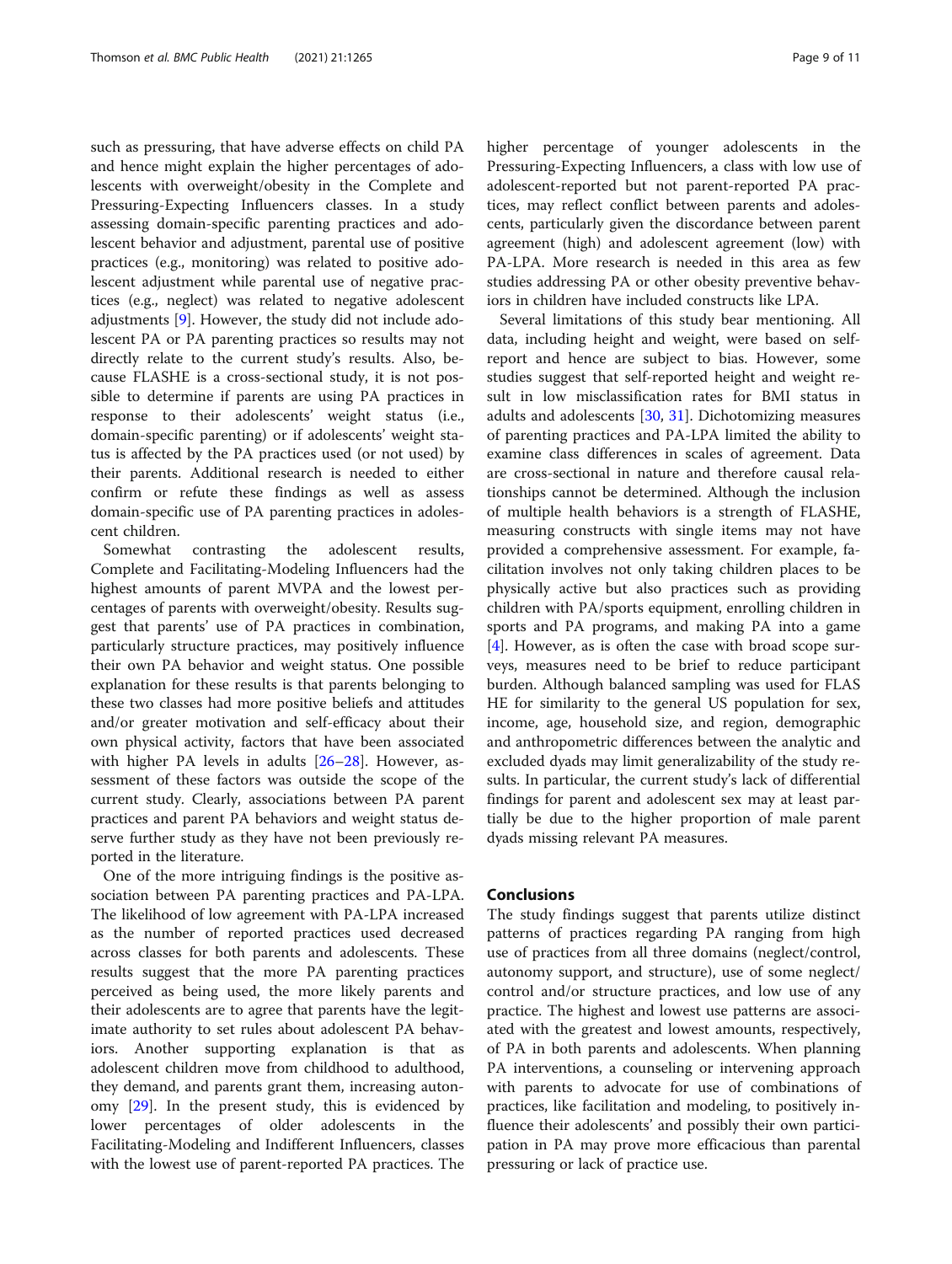#### <span id="page-9-0"></span>Abbreviations

BMI: Body mass index; FLASHE: Family Life, Activity, Sun, Health and Eating; GED: General Education Development; LCA: Latent class analysis; LPA: Legitimacy of parental authority; MVPA: Moderate-to-vigorous physical activity; NCI: National Cancer Institute; PA: Physical activity; US: United States; YAP: Youth Activity Profile

#### Acknowledgements

Not applicable.

#### Authors' contributions

JT designed the study, conducted the data analysis, interpreted the results, and wrote the manuscript. AL and TW contributed to the study design, results interpretation, intellectual content of the manuscript, and edited the manuscript. All authors read and approved the final manuscript.

#### Funding

The work was supported by the US Department of Agriculture (USDA), Agricultural Research Service [Project 6001–51000-004-00D]. The funding agency, USDA Agricultural Research Service did not play a role in the study design; collection, analysis, and interpretation of data; writing the report; and decision to submit the report for publication. The findings and conclusions in this publication are those of the authors and should not be construed to represent any official USDA or US Government determination or policy. USDA is an equal opportunity provider and employer.

#### Availability of data and materials

The datasets analyzed during the current study are publicly available on the National Cancer Institute's FLASHE website, Data Resource Page [\(https://](https://cancercontrol.cancer.gov/brp/hbrb/flashe-study/flashe-terms?destination=/brp/hbrb/flashe-study/flashe-files) [cancercontrol.cancer.gov/brp/hbrb/flashe-study/flashe-terms?destination=/](https://cancercontrol.cancer.gov/brp/hbrb/flashe-study/flashe-terms?destination=/brp/hbrb/flashe-study/flashe-files) [brp/hbrb/flashe-study/flashe-files\)](https://cancercontrol.cancer.gov/brp/hbrb/flashe-study/flashe-terms?destination=/brp/hbrb/flashe-study/flashe-files).

#### **Declarations**

#### Ethics approval and consent to participate

FLASHE was reviewed and approved by the US Government's Office of Management and Budget, the NCI Special Studies Institutional Review Board, and Westat's Institutional Review Board. All procedures performed in studies involving human participants were in accordance with the ethical standards of the institutional and/or national research committee and with the 1964 Helsinki declaration and its later amendments or comparable ethical standards. All participants provided informed consent (parent informed consent and parent informed consent for adolescent) and informed assent (adolescent) prior to study enrollment.

#### Consent for publication

Not applicable.

#### Competing interests

The authors declare that they have no competing interests.

#### Author details

<sup>1</sup>US Department of Agriculture, Agricultural Research Service, 141 Experiment Station Road, Stoneville, MS 38776, USA. <sup>2</sup>Department of Family and Consumer Sciences, University of Central Arkansas, McAlister 112, 201 Donaghey Avenue, Conway, AR 72035, USA.

#### Received: 12 March 2021 Accepted: 18 June 2021 Published online: 29 June 2021

#### References

- US Department of Health and Human Services. Physical activity guidelines for Americans. 2nd ed. Washington, DC: US Depatrment of Health and Human Services; 2018.
- Haughton CF, Wang ML, Lemon SC. Racial/ethnic disparities in meeting 5-2–1-0 recommendations among children and adolescents in the United States. J Pediatr. 2016;175:188–194.e1. [https://doi.org/10.1016/j.jpeds.2016.03.](https://doi.org/10.1016/j.jpeds.2016.03.055) [055.](https://doi.org/10.1016/j.jpeds.2016.03.055)
- 3. Loprinzi PD, Cardinal BJ, Loprinzi KL, Lee H. Parenting practices as mediators of child physical activity and weight status. Obes Facts. 2012;5(3):420–30. [https://doi.org/10.1159/000341097.](https://doi.org/10.1159/000341097)
- 4. Mâsse LC, O'Connor TM, Tu AW, Hughes SO, Beauchamp MR, Baranowski T. Conceptualizing physical activity parenting practices using expert informed concept mapping analysis. BMC Public Health. 2017;17(1):574. [https://doi.](https://doi.org/10.1186/s12889-017-4487-1) [org/10.1186/s12889-017-4487-1](https://doi.org/10.1186/s12889-017-4487-1).
- 5. Xu H, Wen LM, Rissel C. Associations of parental influences with physical activity and screen time among young children: a systematic review. J Obes. 2015;2015:1–23. <https://doi.org/10.1155/2015/546925>.
- 6. Hutchens A, Lee RE. Parenting practices and children's physical activity: an integrative review. J Sch Nurs. 2018;34(1):68–85. [https://doi.org/10.1177/1](https://doi.org/10.1177/1059840517714852) [059840517714852.](https://doi.org/10.1177/1059840517714852)
- 7. Davison KK, Mâsse LC, Timperio A, Frenn MD, Saunders J, Mendoza JA, et al. Physical activity parenting measurement and research: challenges, explanations, and solutions. Child Obes. 2013;9:S-103–9. [https://doi.org/10.1](https://doi.org/10.1089/chi.2013.0037) [089/chi.2013.0037](https://doi.org/10.1089/chi.2013.0037).
- 8. Mâsse LC, O'Connor TM, Tu AW, Watts AW, Beauchamp MR, Hughes SO, et al. Are the physical activity parenting practices reported by US and Canadian parents captured in currently published instruments? J Phys Act Health. 2016;13(10):1070–8. [https://doi.org/10.1123/jpah.2016-0012.](https://doi.org/10.1123/jpah.2016-0012)
- Sorkhabi N, Middaugh E. Domain-specific parenting practices and adolescent self-esteem, problem behaviors, and competence. J Child Fam Stud. 2019;28(2):505–18. <https://doi.org/10.1007/s10826-018-1270-6>.
- 10. Jago R, Davison KK, Brockman R, Page AS, Thompson JL, Fox KR. Parenting styles, parenting practices, and physical activity in 10- to 11-year olds. Prev Med. 2011;52(1):44–7. <https://doi.org/10.1016/j.ypmed.2010.11.001>.
- 11. Lloyd AB, Lubans DR, Plotnikoff RC, Collins CE, Morgan PJ. Maternal and paternal parenting practices and their influence on children's adiposity, screen-time, diet and physical activity. Appetite. 2014;79:149–57. [https://doi.](https://doi.org/10.1016/j.appet.2014.04.010) [org/10.1016/j.appet.2014.04.010](https://doi.org/10.1016/j.appet.2014.04.010).
- 12. Darling N, Cumsille P, Martínez ML. Individual differences in adolescents' beliefs about the legitimacy of parental authority and their own obligation to obey: a longitudinal investigation. Child Dev. 2008;79(4):1103–18. [https://](https://doi.org/10.1111/j.1467-8624.2008.01178.x) [doi.org/10.1111/j.1467-8624.2008.01178.x.](https://doi.org/10.1111/j.1467-8624.2008.01178.x)
- 13. National Cancer Institute Behavioral Research Program. Family life, activity, sun, health, and eating (FLASHE) study n.d. [https://cancercontrol.cancer.gov/](https://cancercontrol.cancer.gov/brp/hbrb/flashe.html) [brp/hbrb/flashe.html](https://cancercontrol.cancer.gov/brp/hbrb/flashe.html) (Accessed 24 Apr 2018).
- 14. Nebeling LC, Hennessy E, Oh AY, Dwyer LA, Patrick H, Blanck HM, et al. The FLASHE study: survey development, dyadic perspectives, and participant characteristics. Am J Prev Med. 2017;52(6):839–48. [https://doi.org/10.1016/j.a](https://doi.org/10.1016/j.amepre.2017.01.028) [mepre.2017.01.028.](https://doi.org/10.1016/j.amepre.2017.01.028)
- 15. Craig CL, Marshall AL, Sjöström M, Bauman AE, Booth ML, Ainsworth BE, et al. International physical activity questionnaire: 12-country reliability and validity. Med Sci Sports Exerc. 2003;35(8):1381–95. [https://doi.org/10.1249/01.](https://doi.org/10.1249/01.MSS.0000078924.61453.FB) [MSS.0000078924.61453.FB](https://doi.org/10.1249/01.MSS.0000078924.61453.FB).
- 16. Saint-Maurice PF, Welk GJ. Validity and calibration of the youth activity profile. PLoS One. 2015;10(12):e0143949. [https://doi.org/10.1371/journal.](https://doi.org/10.1371/journal.pone.0143949) [pone.0143949.](https://doi.org/10.1371/journal.pone.0143949)
- 17. Saint-Maurice PF, Kim Y, Hibbing P, Oh AY, Perna FM, Welk GJ. Calibration and validation of the youth activity profile: the FLASHE study. Am J Prev Med. 2017;52(6):880–7. <https://doi.org/10.1016/j.amepre.2016.12.010>.
- 18. Association of Maternal & Child Health Programs. Adolescent Development n.d. [http://www.amchp.org/programsandtopics/AdolescentHealth/projects/](http://www.amchp.org/programsandtopics/AdolescentHealth/projects/Pages/AdolescentDevelopment.aspx) [Pages/AdolescentDevelopment.aspx](http://www.amchp.org/programsandtopics/AdolescentHealth/projects/Pages/AdolescentDevelopment.aspx) (Accessed 4 May 2020).
- 19. National Cancer Institute FLASHE Study Team. Guide for data users: the family life, activity, sun, health, and eating study (FLASHE) 2017. [https://ca](https://cancercontrol.cancer.gov/brp/hbrb/flashe-files.aspx) [ncercontrol.cancer.gov/brp/hbrb/flashe-files.aspx](https://cancercontrol.cancer.gov/brp/hbrb/flashe-files.aspx) (Accessed 4 May 2020).
- 20. Cohen J. Statistical power analysis for the behavioral sciences. 2nd ed. New York: Routledge; 1988.
- 21. Cohen JA. A coefficient of agreement for nominal scales. Educ Psychol Meas. 1960;20(1):37–46. [https://doi.org/10.1177/001316446002000104.](https://doi.org/10.1177/001316446002000104)
- 22. Lanza ST, Dziak JJ, Huang L, Wagner A, Collins LM. Proc LCA & Proc LTA users' guide (version 1.3.2); 2015.
- 23. Bray BC, Lanza ST, Tan X. Eliminating bias in classify-analyze approaches for latent class analysis. Struct Equ Model. 2015;22(1):1–11. [https://doi.org/10.1](https://doi.org/10.1080/10705511.2014.935265) [080/10705511.2014.935265](https://doi.org/10.1080/10705511.2014.935265).
- 24. Carbert NS, Brussoni M, Geller J, Mâsse LC. Familial environment and overweight/obese adolescents' physical activity. Int J Environ Res Public Health. 2019;16(14):2558. <https://doi.org/10.3390/ijerph16142558>.
- 25. Huffman LE, Wilson DK, Van Horn ML, Pate RR. Associations between parenting factors, motivation, and physical activity in overweight African American adolescents. Ann Behav Med. 2018;52(2):93–105. [https://doi.org/1](https://doi.org/10.1007/s12160-017-9919-8) [0.1007/s12160-017-9919-8.](https://doi.org/10.1007/s12160-017-9919-8)